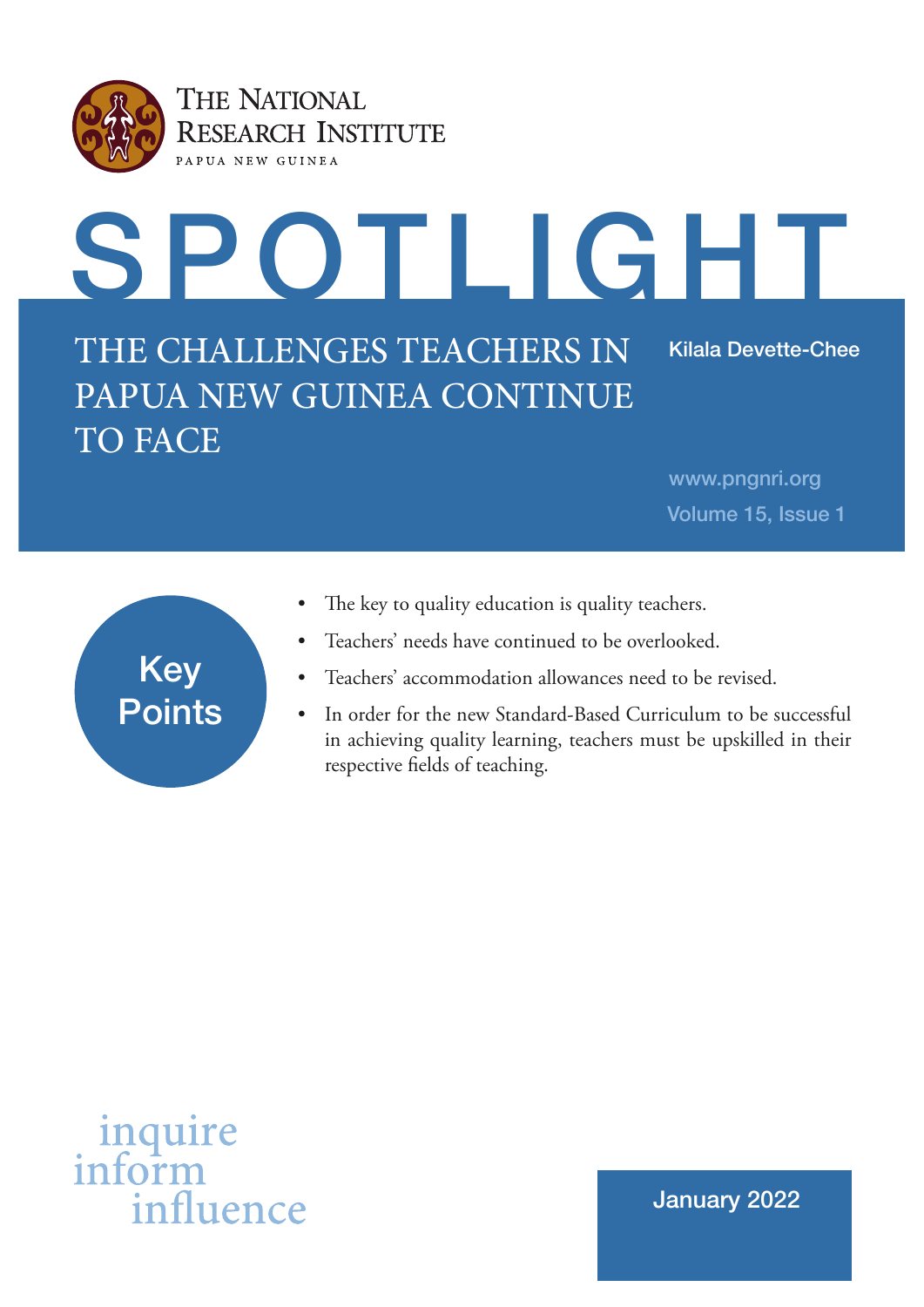



## THE CHALLENGES TEACHERS IN PAPUA NEW GUINEA CONTINUE TO FACE

## **By** Kilala Devette-Chee

**Teachers are role models whose general attitudes,** behaviours and presence can have a tremendous influence on students' social and emotional development. Teachers are key players in quality education. behaviours and presence can have a tremendous infuence on students' social and emotional Their welfare in terms of salaries, accommodation, health and other appropriate personal support from the appropriate authorities will encourage them to serve the students in their charge well. School environments which are conducive to positive teaching can also encourage teachers to perform to the best of their abilities; thus, improve quality in teaching.

## Quality teaching

It is generally assumed that quality teaching plays a major, if not the most important role in shaping students' academic performances. In Papua New Guinea (PNG), having quality teachers is of paramount importance. In the existing literature, quality teaching is neither a widely agreed upon nor uniformly accepted concept. Instead, it is defned very differently or is grounded in different assumptions. These diferences can be seen in at least three perspectives associated with teachers' cognitive resources, their performances, and their efects. Wang (2002) elaborated on each of the perspectives as follows:

- 1. Quality teaching from a cognitive resource perspective is related to the knowledge, beliefs, attitudes, and dispositions teachers bring into the profession which includes the credentials one holds for teaching. Quality teaching is linked to one's competence as demonstrated on academic and professional tests, and such competence is presumably one of the central predictors for how a teacher becomes. Teachers' knowledge, skills and disposition are central predictors for quality teaching.
- 2. Quality teaching from the performance perspective refers to what teachers do in their practice. For example, it is assumed that the particular things that teachers do in their classroom teaching contribute to expected student learning. Assessing teachers' performance in the classroom is an important factor in evaluating and certifying teachers. A further notion linking teacher performance to quality teaching is that the myriad of experiences that teachers have both in and out of the classrooms contribute to the quality of students' learning.

3. The third perspective – quality teaching as effect – assumes that quality teaching is defned in terms of teaching outcomes. Notions arising from this perspective are apparent in debates about teaching reforms and policies. One refects discussions about quality teaching in relation to the knowledge, skills, and values that students need to develop according to existing curriculum and assessment standards. A further notion grounded in the view of quality teaching as efect is that teachers can and should infuence the knowledge, skills and values that students need in order to participate in a global economy.

Therefore, when teaching is not effective, students are blamed for not learning. Teachers' refection on their teaching strategies is not generally practised in this case, and therefore, questions such as 'Did I teach the students well?' or 'Could I have taught this lesson better?' and 'How could I have improve my teaching strategy?' do not generally arise. The application of this theory in PNG classrooms may produce students who may not master basic and advance numeracy, literacy and life skills at the end of grade eight or advance skills taught at higher levels of education, because teachers are not refecting on how well they assist the students to master skills.

## Contributing factors to poor teaching quality

Much work has not been done on the quality and standards of teaching in PNG. According to the PNG Education for All 2015 National Review (National Department of Education, 2015), the National Department of Education (NDoE) was not able to provide information on the standards of classroom teaching or whether standards had substantially improved or declined in recent years which made it difficult to assess the impact of pre-service and in-service training.

The provision for in-service training and development in reality is limited and largely ad hoc due to inadequate funding. In the past, the government relied heavily on donors to fnance teachers in-service training. Budget allocation for this work seriously remain inadequate. Furthermore, there are no structures or regular training posts at the provincial or district level to support teachers in schools other than the inspectorate which is not fully functional (World Bank, 2007).

The Papua New Guinea National Research Institute (PNG NRI) is Papua New Guinea's leading think tank on public policy and development related issues and trends.

Spotlight articles are succinct, policy oriented papers that summarise an issue or an area of PNG NRI work in progress. This and other Spotlight articles are available from www.pngnri.org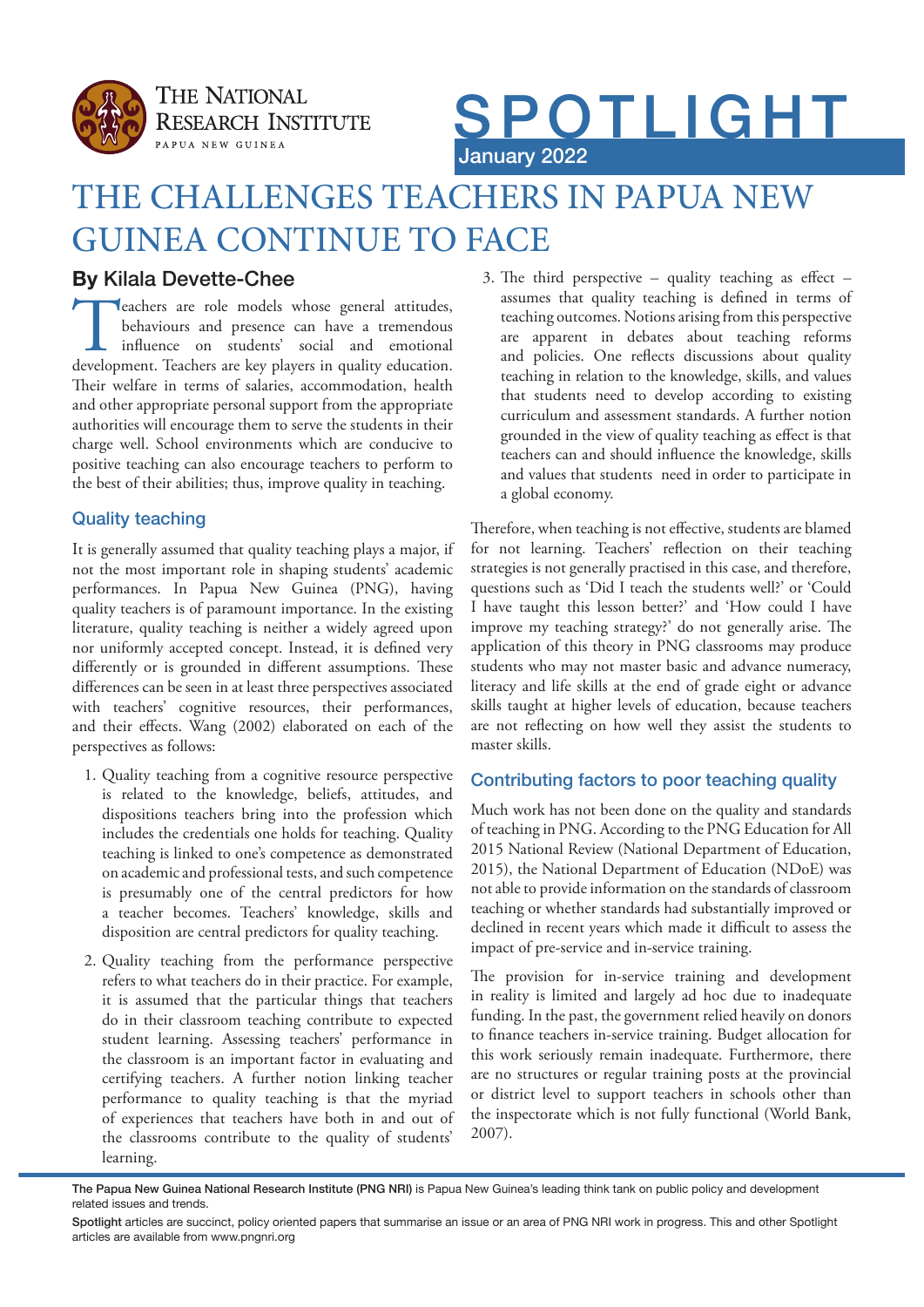## inquire inform influence

## SPOTLIGHT

The current challenge in PNG is the change from outcomebased curriculum (OBE) to Standard Base Curriculum (SBC). Therefore, when there is a change in a country's education curriculum, teachers are the cornerstone in implementing the curriculum successfully. Thus, they need training to be able to implement the curriculum accordingly. "At the moment, current teachers teaching in schools in PNG are products of outcome-based curriculum and it will take a while for them to adapt to the Standard Base Curriculum. The teachers' colleges have not trained teachers to teach using SBC. With new further training, better incentives should be provided for teachers as well" (Goro, 2021).

#### The quality of teaching is at stake nationwide

With regards to teachers out in the feld, the quality of teaching is at stake nationwide due to the following factors:

*Teacher absenteeism.* Time on task is a critical determinant of the quality of education and it is reported that teachers are frequently absent from classes or are very late to attend. In many rural schools teachers may not be at schools for two to three days of a school week and in the case of many remote schools, for several weeks at a time. In most cases, teachers leave school to attend to administrative matters that have not been sorted out at district or provincial level (National Department of Education, 2009). Students' learning can progress well when teachers are present for classes every day. However, students are most likely to miss school when teachers are continuously being absent from school. Gaps in students' content knowledge occurs when teachers and students are absent from school regularly. Evidence from recent research shows that despite a minor improvement in teacher absent rates between 2002 and 2012, it is evident that teacher absenteeism in PNG is still a major issue that needs to be addressed.

Confrming this issue of teacher absenteeism is Howes et al. (2013) who reported that 70 percent of teachers had been absent for two days or more during the time of his survey. This is further supported by a report from *The National newspaper* (2014), which highlighted a warning from the Teaching Service Commission chairman to teachers in especially government schools throughout the country not to skip classes without valid reasons. The chairman was responding to claims by parents from the National Capital District about the high rate of absenteeism of teachers in government primary schools. One parent in particular reported that "in a week, two days the teacher is present and three days  $-$  no teacher". The parent further reported that "children play around all day or are sent home because there is no backup teacher, which means most teachers at the Community School and Elementary School do not take their jobs seriously". The two main factors which attributed

to the high rate of teacher absenteeism are: 1) teachers who live off the school grounds are highly likely to be absent than teachers who reside on the school grounds; and, 2) teachers' concern over pay translated into absenteeism (Howes et al, 2013).

Consequently, when students struggle in school due to knowledge gaps, they withdraw from school. Schools and relevant authorities that are responsible for monitoring teachers' school attendance must ensure that teachers are committed to their teaching duties. In order to minimise this attitude, teachers must be committed and strong willed in the teaching profession. A very high level of teacher absenteeism has a further negative impact on the learning process and, ultimately, on exam results which in turn, contribute to the falling standard of education in PNG.

*Teachers' houses.* In 2002, the World Bank and the National Research Institue (NRI) jointly undertook research into funding for, and the condition of schools and health facilities in the country. Following a wide-reaching quantitative survey (followed up in 2012), researchers conducted in-depth qualitative research with 12 schools in four provinces – the National Capital District (which incorporates Port Moresby), East New Britain, Eastern Highlands and Morobe. It was found that while there were numerous factors contributing to improved performance of schools, community involvement in school affairs was often crucial for success (Walton, 2013). Ten years later, NRI, this time with the Australian National University's (ANU) Development Policy Centre, revisited these 12 schools to see how they had fared. While there have been tangible improvements to infrastructure at these schools, much more is needed, one of which was teachers' houses. In some schools, the lack of teachers' housing was so acute. One school in particular, had a classroom that was transformed into sleeping quarters (Walton, 2013).

*Teachers in remote schools.* There are many parts of the country that are extremely remote and provinces have problems in delivering education services to these areas. Given the type of geographical features that PNG has which include rugged mountains and terrains, a number of initiatives are already in place, such as the remote schools allowance, to encourage teachers to serve in the more difficult parts of the country. There is also a new program to provide scholarships for teaching students from areas where there is a demonstrated shortage of teachers (Department of Education, 2009). However, teachers are reluctant to go to remote areas and poor motivation is partly responsible for high teacher turnover and shortages.

Some teachers who are entitiled to disadvantaged school allowance do not get it. Disadvantaged school allowance is intended to encourage teachers to work in remote areas, but a signifcant percentage of teachers entitled to these allowances